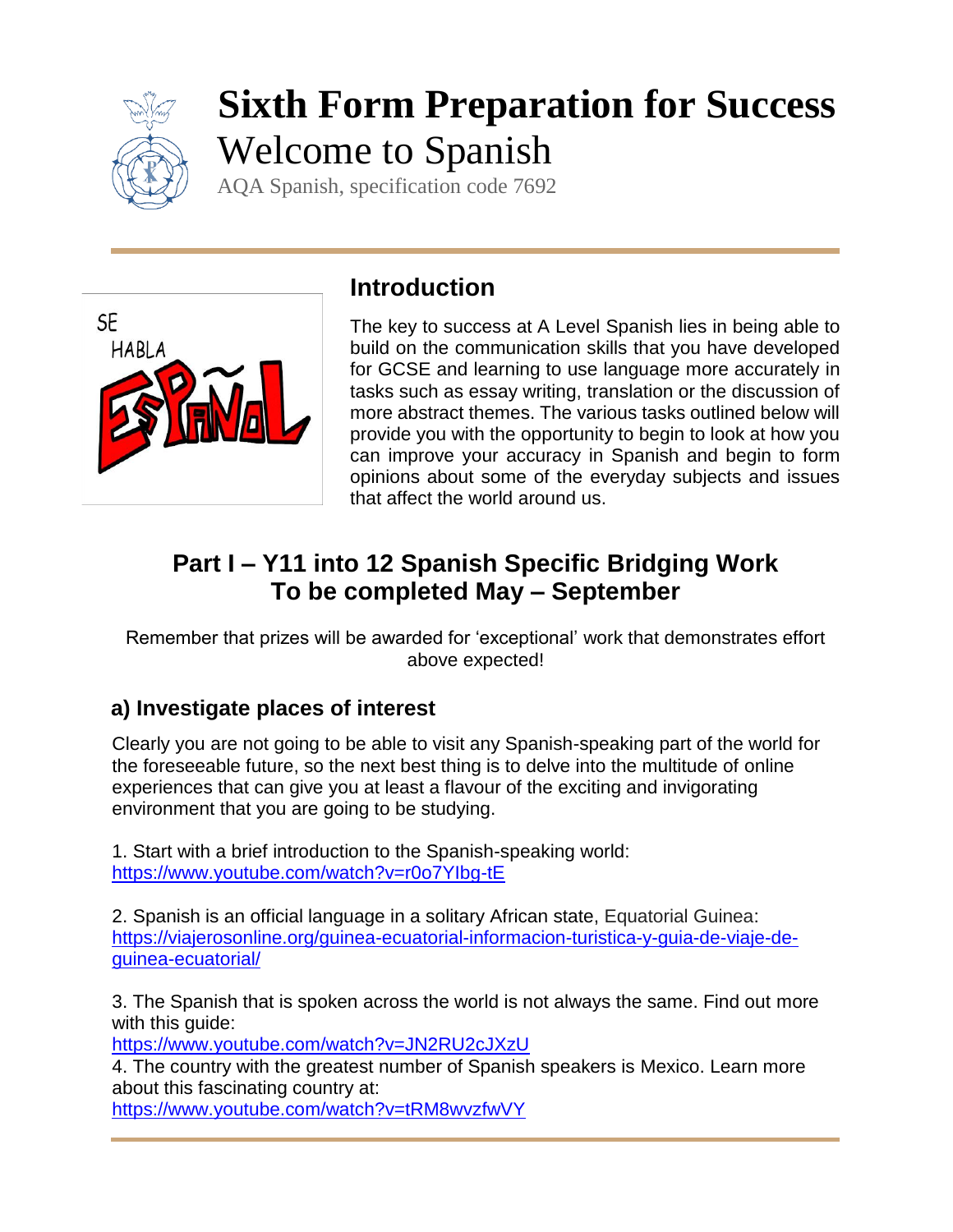# **b) Wider reading**

1. Get a head start by reading and researching around any of the literary texts that you will have the opportunity to study as part of the A Level Spanish course. You can choose from the following:-

- Federico García : Lorca *La casa de Bernarda Alba*
- Gabriel García : Márquez *Crónica de una muerte anunciada*
- Laura Esquivel : *Como agua para chocolate*
- Ramón J. Sender : *Réquiem por un campesino español*
- Carlos Ruiz Zafón : *La sombra del viento*
- Isabel Allende : *La casa de los espíritus*
- Gustavo Adolfo Bécquer : *Rimas*
- Fernando Fernán-Gómez : *Las bicicletas son para el verano*
- Luis de Castresana : *El otro árbol de Guernica*
- Gabriel García Márquez : *El coronel no tiene quien le escriba*

2. Download a newspaper app such as *20minutos* onto your phone. Read at least two newspaper articles per week and attempt to translate some or all parts of the articles you have read into English.

3. Obtain a copy of the grammar book *School Spanish Course* by John Pride or *Punto por Punto* by Neil Creighton (both available on Amazon) and work on any areas where you feel you need to consolidate your knowledge and understanding.

## **c) Compulsory task**

1. Visit <https://baselang.com/blog/travel/spanish-speaking-countries/> which contains a

list of all of the countries in the world that have Spanish as an official language. You need to choose one of the countries (other than Spain) and put together a detailed presentation in Spanish to introduce the country. You will need to include as much relevant information as possible with particular emphasis on the following:-

- The political make-up of the country
- Its geography and recent history
- The cultural life of the country, including food, traditions and music
- An aspect of life in the country that you have found particularly interesting
- 2. Revise all GCSE grammar. You can use the following websites:-

<https://www.language-gym.com/#!/>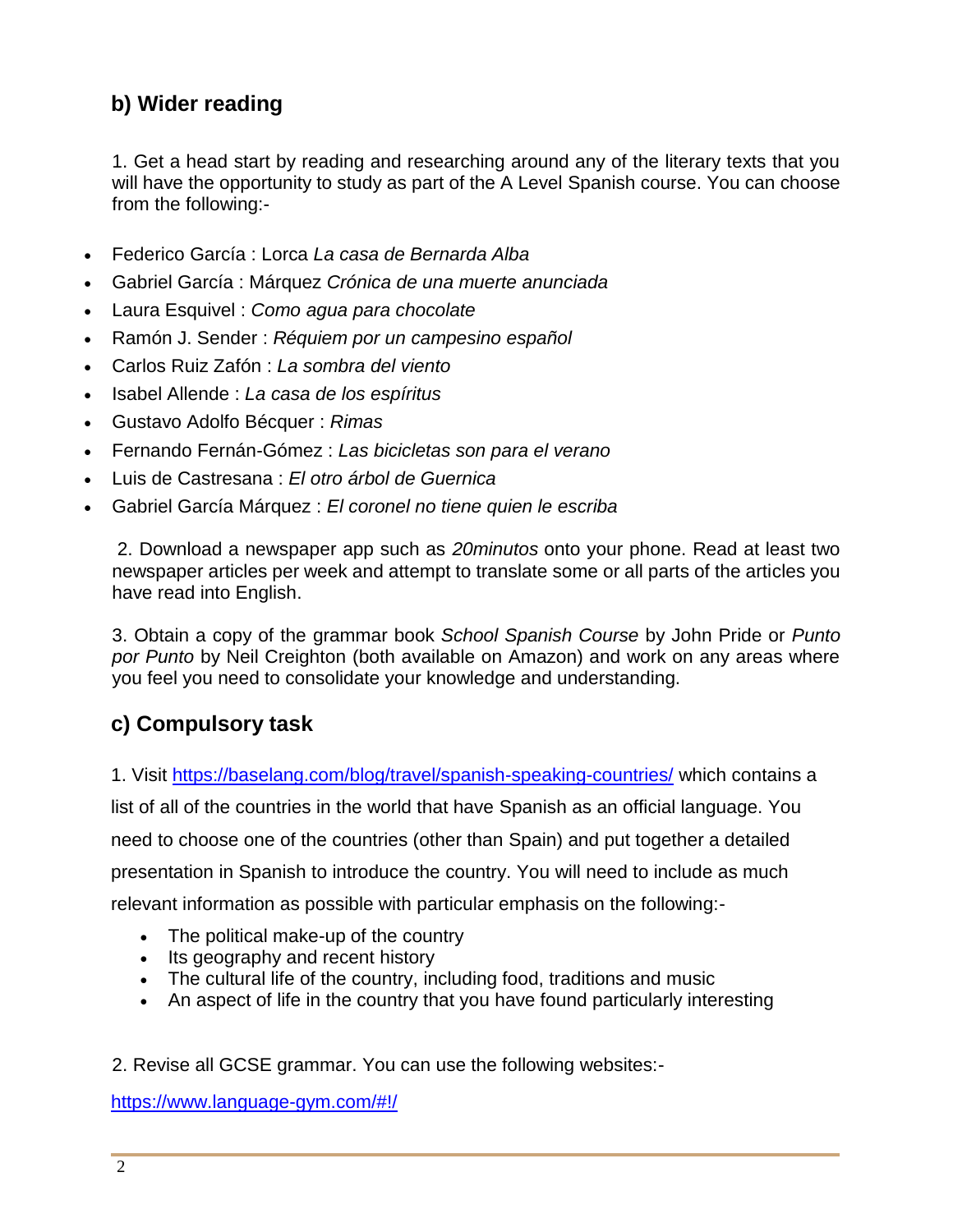<https://conjuguemos.com/>

<https://personal.colby.edu/~bknelson/SLC/>

[https://www.memrise.com](https://www.memrise.com/)

<https://studyspanish.com/>

#### **d) Stretch!**

Get interested in all things Spanish!

1. Find out what is happening in the news via some of the Spanish-speaking world's 24 hour news channels. Click on any reference to the word *Directo* or *En Vivo* in order to watch the programme live:-

[www.rtve.es/noticias/24-horas/](http://www.rtve.es/noticias/24-horas/)

<https://cnnespanol.cnn.com/>

[www.tvazteca.com/aztecanoticias/](http://www.tvazteca.com/aztecanoticias/)

<https://noticieros.televisa.com/noticias-vivo-forotv/>

[www.telesurtv.net/seccion/news/index.html](http://www.telesurtv.net/seccion/news/index.html)

<https://tn.com.ar/envivo/24hs>

2. Watch *Pan's Labyrinth* and, if possible, *Crimson Peak* and *The Devil's Backbone*. Failing that, look for any other Guillermo del Toro film in Spanish with English subtitles.

3. Try watching a Spanish language TV series. Many are available on Netflix or Amazon Prime Video and for free in the Walter Presents area of More4.

4. Create a Spotify playlist of Spanish language music (if current pop music is not your cup of tea, look for alternative Spanish music or whatever type you like as there will be an equivalent in Spanish).

5. Log onto the Kerboodle website (use the login provided by school). Get familiar with the course resources and with the topics that you will be studying from September: [https://www.kerboodle.com](https://www.kerboodle.com/)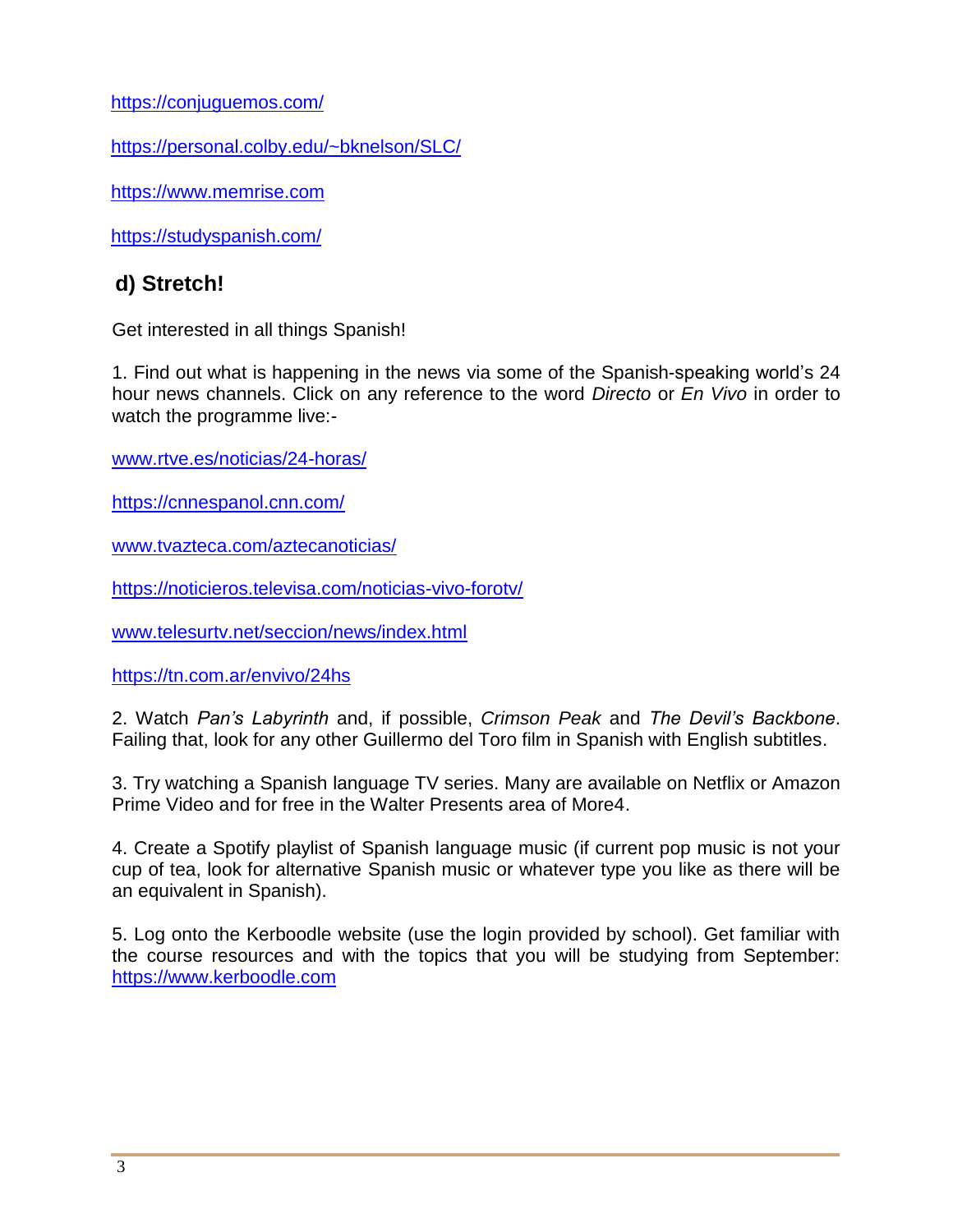# **Part II - Year 12 Head Start! for completion June – September**

# **a) The A Level course**

Familiarise yourself with what you are going to be studying in A Level Spanish by reading through the examination specification at:

<https://filestore.aqa.org.uk/resources/spanish/specifications/AQA-7692-SP-2016.PDF>

# **b) Our lessons**

Now that you have an overview of the whole course, here is what you can expect to study during the first half term in Year 12:-

- **Aspects of Hispanic Society:** Modern and traditional values (changes in family, marriage and divorce, influence of the Catholic Church); Cyberspace (influence of the internet, risks and benefits of the internet, smart technology in our society); Equal rights (women at work, Machismo and feminism, LGBT rights)
- **Multiculturalism in Hispanic Society:** Immigration; Racism; Integration
- **Artistic Culture in the Hispanic World:** Modern Day Idols; Spanish regional identity; Cultural Heritage

A good idea at this stage is to start exploring the various topics you will study by becoming familiar with key vocabulary, a lot of which will be new to you and may appear quite complex. Think too about developing opinions and consider how you will later express these in Spanish. Use the online versions of the A Level textbooks along with any other sources that you come across. Make a note of your findings and be prepared to share these with the class when lessons begin.

## **c) Your textbooks**

We use Kerboodle's two A Level Spanish textbooks, one for Year 12 and the other in Year 13. These will be provided for you but you may decide to purchase your own copies in order to be able to make notes in them.

You can access both books at any time online at: [www.kerboodle.com.](http://www.kerboodle.com/) Your username is usually your first initial followed by your surname and you will need to enter the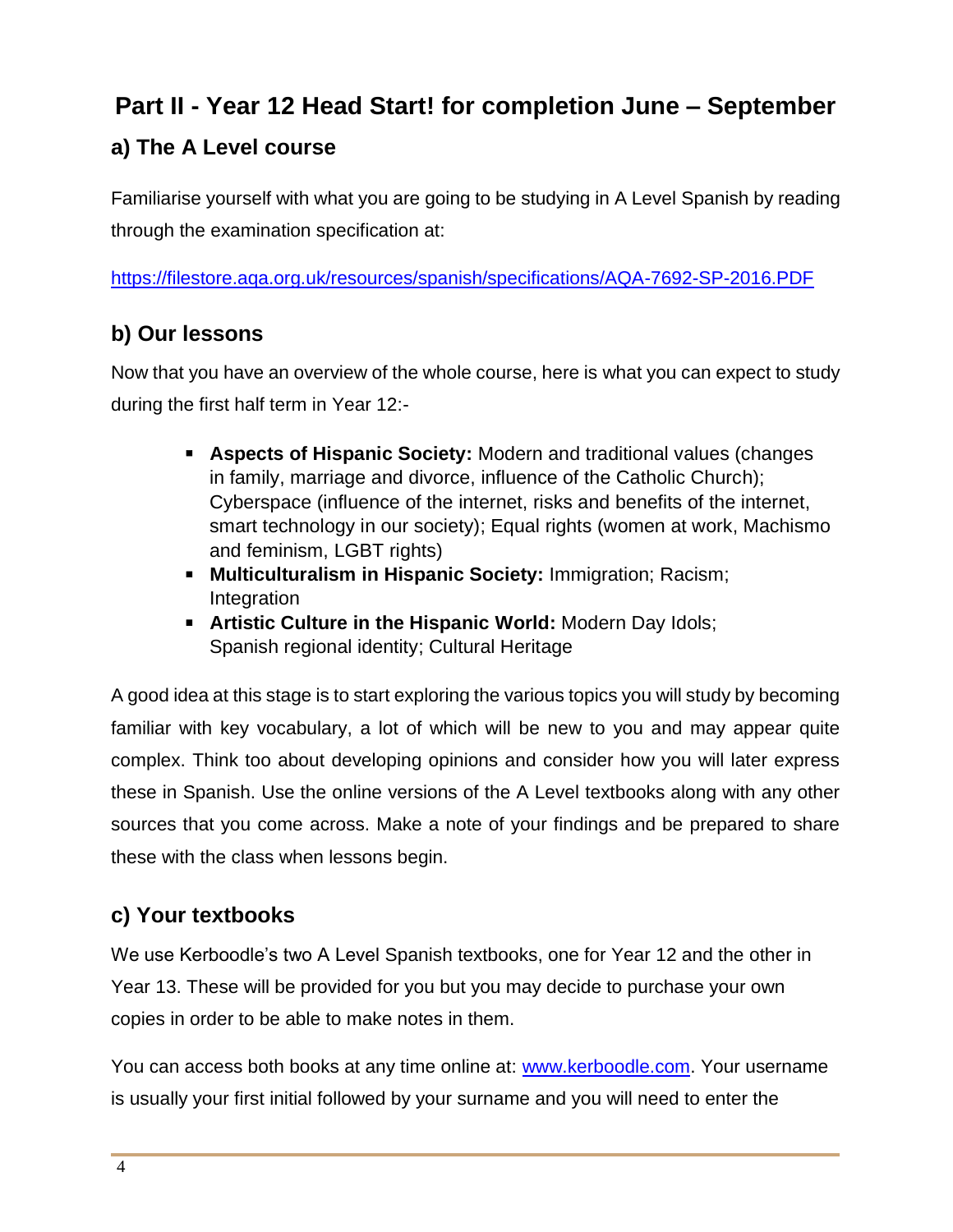school's Institution Code which is zv6. If you have any problems accessing the Kerboodle website please let us know and we can reset your password to match your username. Once you have successfully logged in you will be prompted to choose your own bespoke password.

## **d) Additional tips and advice**

1. Learn on the go! Download all the free versions of Spanish apps that you can find onto your phone. They will be useful to practise vocabulary and some even offer examstyle reading comprehension questions. Well known language learning apps include Duolingo, Babbel, HelloTalk, Memrise and LyricsTraining.

2. One of the biggest requirements of stepping up from GCSE to A Level is being able to master grammar. Revise and revisit as much grammar as you can with particular emphasis on:-

| <b>TOPIC</b>                                                       | <b>CONTENT</b>                                                                                                                            |
|--------------------------------------------------------------------|-------------------------------------------------------------------------------------------------------------------------------------------|
| Recognise and use a range of tenses<br>with regular verbs          | Regular –AR, -ER and –IR verbs                                                                                                            |
|                                                                    | Tenses:<br>Present<br>Preterite<br>Imperfect<br>Near future (form of $ir +$ infinitive)<br>Future (e.g. será)<br>Conditional (e.g. sería) |
| Recognise and use a range of tenses<br>with <b>irregular</b> verbs | Common irregular verbs: ser, estar<br>ir, tener, hacer                                                                                    |
|                                                                    | Tenses:<br>Present<br>Preterite<br>Imperfect<br>Near future (form of $ir +$ infinitive)<br>Future (e.g. será)<br>Conditional (e.g. sería) |
| Give opinions with reasons                                         | A range of opinion expressions<br>Positive and negative reasons to justify<br><b>Opinions</b><br>Be able to agree and disagree            |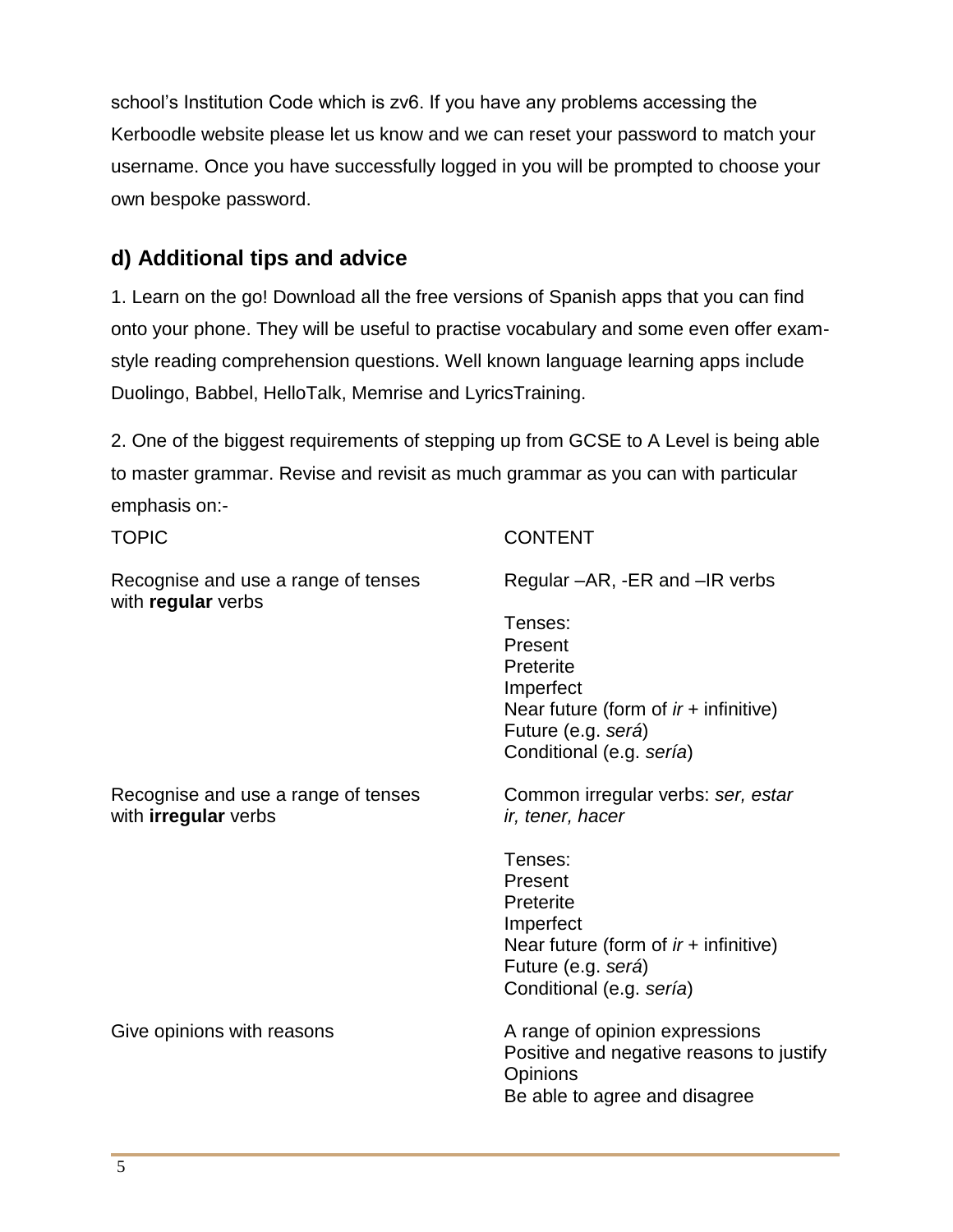3. A new area that you will be required to study at A Level Spanish is literature and you will be expected to read a text and write about it in Spanish. Good sites to familiarise yourself with studying literature are:

<http://www.bne.es/en/Catalogos/BibliotecaDigitalHispanica/Inicio/> (Biblioteca Digital Hispánica) and <http://www.cervantesvirtual.com/> (Biblioteca Virtual Miguel de Cervantes).

4. The bridging work in part 1 contains an extensive list of useful Spanish language websites and links. Others to consider which can help with developing your listening and reading skills are: <http://www.rtve.es/radio/radio3/> and <http://www.cadenadigital.com/> <http://www.discomusicradio.com/>

5. Language learning is not just fun and highly rewarding but it can also be good for you! There is extensive research to show that the ability to speak more than one language improves cognitive function which comprises multiple mental abilities, including learning, thinking, reasoning, remembering, problem solving, decision making and attention. At McAuley we have been invited to take part in a project organised by the University of Cardiff which allows Sixth Form students to access university style themes and even lectures online. You can find out more, see a full timetable of events and explore a whole host of learning opportunities in Spanish and other languages at [https://hwb.gov.wales/playlists/view/bbf64e57-3191-4a6d-94b3-f08b3dc5af69/en/3](https://owa2.mcauley.org.uk/owa/redir.aspx?C=ims_hM7vXGPo-wGsybshQOrV3gCbynl7PidYw_1o3Cvgx5f4LgbYCA..&URL=https%3a%2f%2fhwb.gov.wales%2fplaylists%2fview%2fbbf64e57-3191-4a6d-94b3-f08b3dc5af69%2fen%2f3) or via the Twitter page @MFLmentoring.

6. Developing independent study skills is a key requirement in all A Level subjects and for Spanish in particular. A significant part of your final speaking examination at the end of Year 13 will comprise an Independent Research Project and you will be expected to have chosen and begun working on your theme before completing Year 12. Now is the perfect time to start thinking about possible themes. The University of Cardiff project contains a number of possible ideas, but the possibility is pretty much endless. In previous years students have focused on themes such as famous Spanish-speaking fashion designers and musicians as well as areas as diverse as the differences in the Spanish spoken in South America and Spain. The key is to focus on an area in which you are